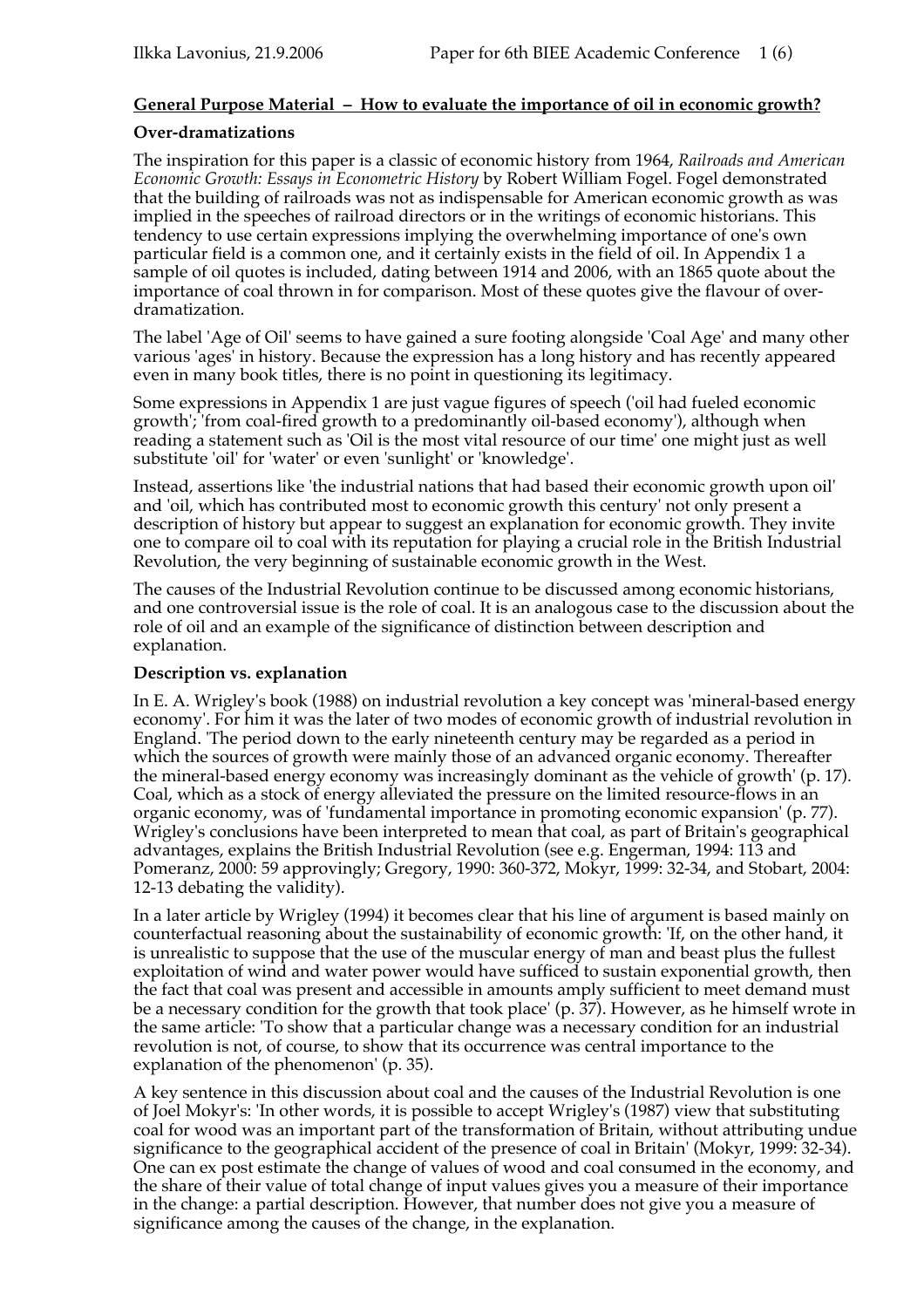## **Focus on tehnological change**

Some confusion in the discussion above comes from the difference in focus between Wrigley (1988 and 1994) and conventional wisdom presented by Mokyr in the article 'Industrial Revolution' in *The Oxford Encyclopedia of Economic History* (2003). For Wrigley 'industrial revolution' described the changes of the eighteenth and nineteenth centuries, whereas in the *Encyclopedia* the 'term *Industrial Revolution* is normally reserved for a set of events that took place in Britain roughly from 1760 to 1830'. Wrigley's approach is more at macroeconomic-level (e.g. growth of national income per head), higher aggregate-level (total coal or energy consumption), and extends to a later period. In Mokyr's approach the more concentrated focus on technology, the shorter period, and more emphasis on Industrial Revolution as 'a localized affair' reveal more clearly its real essence: 'Technology was at the core of everything.'

Coal's association with technological progress introduced during the Industrial Revolution is mainly with the steam engine. However, during the Industrial Revolution itself, steam power was adopted only slowly. For instance, in the mechanization of the cotton industry – 'traditionally seen as the pacemaker of the Industrial Revolution' –, water power competed succesfully against steam for some new large mills even in the 1790s, and provided most of the power until after 1820 (Gregory, 1990: 371). Another case of association with technological progress was the iron industry where coal's chemical properties were important. There was not much change in the sector itself: '... except in the drainage, the coal industry was far from the leading edge of technological change' (Wrigley, 1994: 34-35). Other associations with productivity growth can be identified, but are difficult to quantify. When coal was increasingly used as a substitute for firewood in cooking or domestic heating, the effect on productivity of the economy came via a finer division of labour (assuming that digging for coal was done by the supplier rather than the final user, for instance when the buyer had moved from the countryside to the town). Coal had a similar effect on productivity growth as the expanding source of heat in industrial processes, with more economies of scale.

## **The catalytic power of the Industrial Enlightenment**

Taking the long view, the label 'mineral-based energy economy' seems to be out of focus in two ways. Firstly, it concentrates on one type of fuel, although the really radical and crucial change was the discovery that heat can be converted to movement, to power which can do work (both in the physical sense and – through mechanization – economic work). Steam technology can also be utilized by other than 'mineral-based' fuels (e.g. in the industrialization of the USA substantial amounts of firewood were used to power railroads and steamboats long into the nineteenth century). Secondly, the label implies a critical significance of sustainability. Although in Wrigley's counterfactual reasoning growth with an organic energy base was not entirely out of the question, it was 'difficult to picture' (Wrigley, 1994: 37). For Mokyr 'the Industrial Revolution was above all an age of rapidly changing production technology propelled by technological creativity' (Mokyr, 1999: 18). He has traced the origins of this creativity to the Baconian programme of the seventeenth century and to the eighteenth-century Enlightenment in the West which carried out this programme (Mokyr, 2005). Because 'the taproot of modern economic growth' was based in so fertile a soil, we can sketch an alternative energy economy in a reasonable counterfactual past with confidence, especially as we have already seen so many possible alternatives actually developed.

There are some useful lessons to be gained from this discussion about the case of coal for analyzing the case of oil. First, to avoid fallacies of energy generalization one needs to build the analysis from the types of service provided and their link to productivity growth. Secondly, for long-term economic growth per capita the main credit goes to cumulative technological progress (and more to the knowledge producers of previous generations than to ours).

#### **Fallacies with the total energy consumption**

One might think that a simple calculation using energy statistics, giving the share of oil in total energy consumption of an economy, would establish its importance. But that would be a mistaken view in many ways. Total energy consumption is a very abstract concept. Compare it to an analogical concept of total raw materials consumption calculated according to the physical weight. From the economist's point of view, this does not make much sense because different materials are used for so many different purposes, and materials can be substituted for other materials that have a totally different weight e.g. because the economic value comes from the surface covered by the materials in question (Lavonius, 1992). Although different energy uses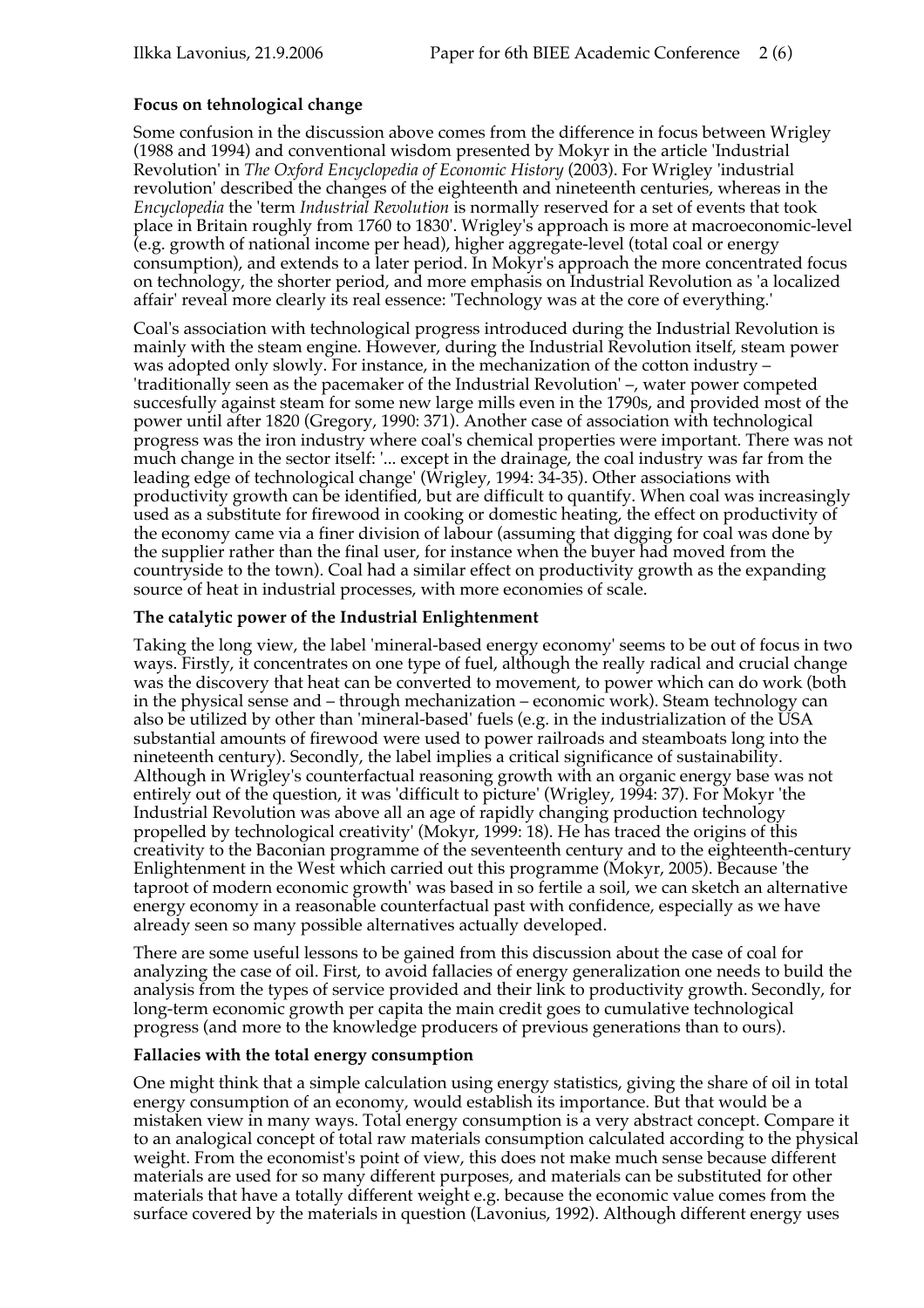can be measured in equivalent units according to their heat content, all tonnes of theoretical oil equivalent in the economy are not direct substitutes for each other, and do not add value to the GDP with similar weight per thermal content.

Because in physics various forms of energy can be measured with same unit and in a theoretical conversion total national energy consumption can be seen as an input of mechanical work to its economy, from time to time an economist finds it ingenious to explain GDP growth with the growth in employing this fascinating energy. Statistical correlations are high. This is one kind of delusion, because only in very primitive circumstances total economic output is a material product of mechanical work alone. Work in physics  $\neq$  work in economics. Anyone who has practical experience of serious work for long-term energy demand forecasts would not begin by extrapolating the total energy consumption at the highest aggregate level.

#### **Towards more systematic data on technical energy efficiencies**

In the long run the advancements of the technical properties of energy services providing equipment or building have had essential effects on energy demand. Unfortunately, systematic statistical data on technical effects proper are scarce. There are again easy numbers at the highest aggregate level, i.e. measuring changes in total primary energy use per unit of gross domestic product. But this macro view of energy intensity gives an inadequate picture, because it does not separate the impacts of changes of the volume of various activities, of their structure, and of their energy intensity. In their internationally comprehensive analysis Lee Schipper and Stephen Meyers made this decomposition by building a bottom-up system at a meaningful level of disaggregation (Schipper and Meyers, 1992). They pointed out that in this analysis energy intensities depend not only on technical energy efficiency but also on the operation of equipment or building (load factors, heating habits etc). Roger Fouquet and Peter Pearson concentrated more clearly on technical efficiencies (although in one country only) in their historical research on long term (several centuries) developments in energy service provision of transport and light (2003 and 2006).

Lee Schipper later continued his approach as the prime mover in developing a systematic data collection for a hierarchy of energy efficiency indicators in an ongoing project of the International Energy Agency (see results e.g. in IEA, 2004). Now the value of and the need for disaggregated statistics on energy efficiencies seems to be recognized worldwide. Additional significance has come from environmental impact of energy use and consequently CO2 emissions have been incorporated in these indicators. However, to build a coherent international system is not easy. For an overview of the present situation see papers at recent IEA workshops (IEA, 2006).

Eleven years ago I presented an idea of 'a macroeconomic indicator of progress in energy efficiency', analogous to the common consumer price index, based on periodic samples of various technical energy properties, and aggregated according the economic (monetary) value of the item (Lavonius, 1995). This suggestion appears to be quite idealistic set against the background of the above mentioned difficulties in the IEA approach. However, aggregation according to the monetary value of the item seems to be alien in the IEA approach. In this respect the Fouquet and Pearson approach is nearer economic history, because they put more emphasis on the value of the energy service. (In their results one finds, for instance, oil in the history of artificial lighting, first as kerosene and later as one source of electricity.)

#### **Growth accounting and counterfactuals**

One logical way to put more emphasis on economics in describing the development of energy demand as part of national economies would be to express total energy consumption calculated in monetary units, using fixed prices to get 'Economic Volume of Total Energy Consumption' (Lavonius, 1992) and current prices to compare total energy costs with the value of GDP. In calculating all totals with monetary units the anomaly of including non-energy use of oil according to its theoretical heat content would disappear.

Growth accounting (i.e. trying to measure the contribution of technical change to economic growth by calculating so called *total factor productivity* as a remainder after input changes of capital and labour) seems to be a controversial method. However, growth accounting has a long history (also in energy economics), and recently e.g. Nicholas Crafts seems to have obtained interesting and reasonable results in 'Steam as a General Purpose Technology: A Growth Accounting Perspective' (2003). For evaluating the importance of oil, growth accounting approach should be seriously considered, too.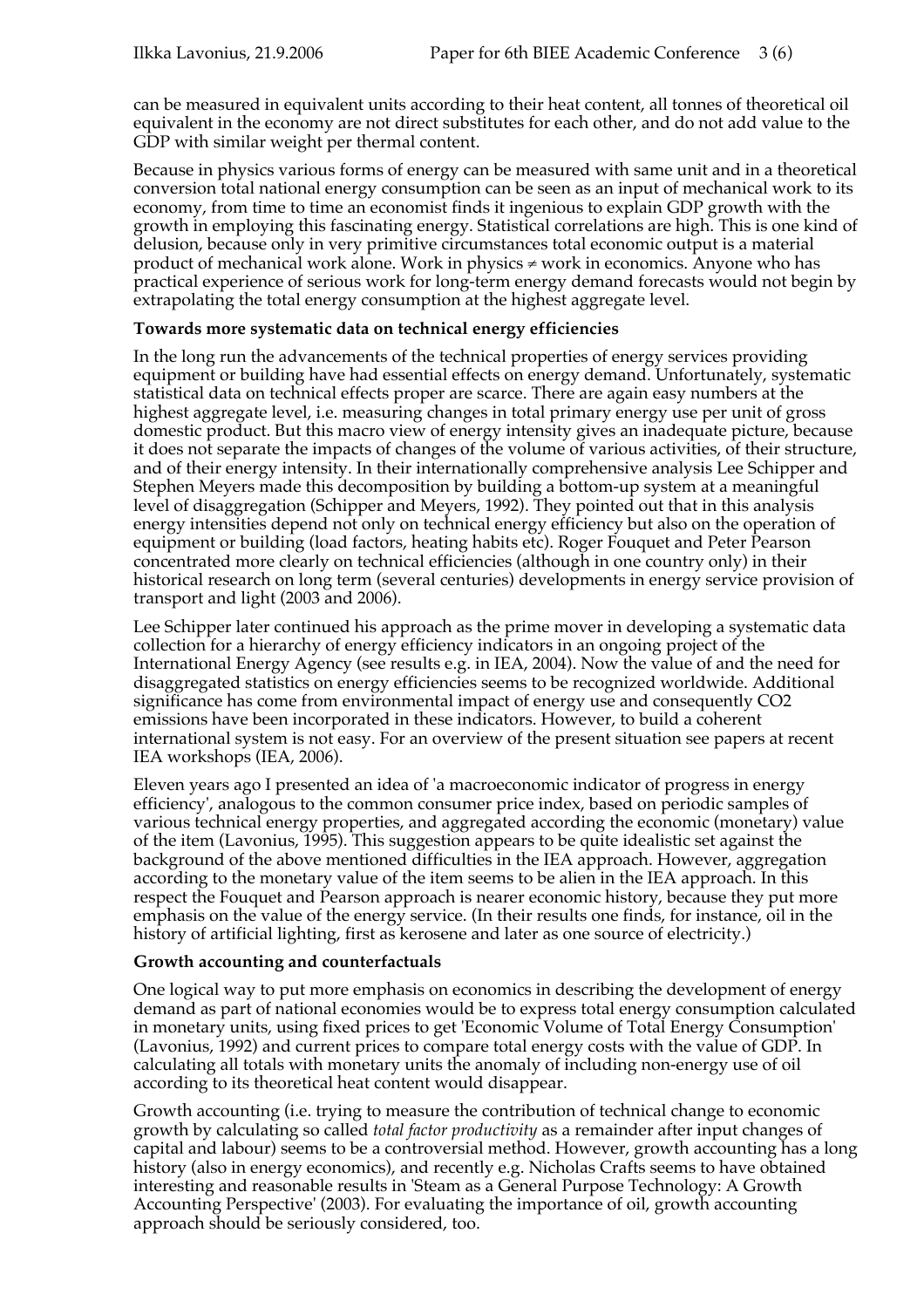A counterfactual can be reasonable, entailing a thought experiment that is researchable (instead of e.g. 'What if the industrial revolution had not happened?' (McCloskey, 1987: 17). It would not be worthwhile to totally eliminate oil in a thought experiment, in order to check whether Fogel's conclusion that no single innovation was vital for economic growth during the 19th century applies also to the 1859 discovery of how to produce crude oil in abundant quantities. Instead, one could speculate about the timing of that event (obtaining liquids and chemicals from coal as an alternative) or about the price trends of oil.

## **General Purpose Material**

A very persuasive case for the usefulness of the concept *General Purpose Technology* (GPT) in explaining long term economic growth was recently presented in a comprehensive book by Richard G. Lipsey, Kenneth I. Carlaw, and Clifford T. Bekar (2005). In their definition important characteristics of a GPT are: it initially has much scope for improvement and eventually comes to be widely used for a variety of purposes, and creates opportunities for new innovations which then, in a long-lasting chain reaction, again creates opportunities for new innovations (spillover effects). To be identified as a GPT, a technology must possess each of the four characteristics in abundance.

Crude oil is not included in their list of 24 transforming GPTs, although it shares the characteristics of a GPT except one: it is a material, not a technology. But they already defined one new concept: the *General Purpose Principle* (to take into account e.g. mechanisation). It seems legitimate to suggest another concept for a material which is widely used for a variety of purposes, with scope for technological development and creating opportunities for new innovations. Some technologies which could almost be counted independently as GPTs, have strong links to oil: chemical engineering, the catalytic process, transforming material at the molecular level by cracking and polymerization, or plastics which can be compared to bronze, already counted as a GPT. It certainly looks promising to see oil as a *General Purpose Material* (GPM) and to apply also this evolutionary approach to research its role in long term economic growth.

## **By-products all – inequal sharing of common costs**

Crude oil shares with trees (or wood as another GPM) some characteristics of product price formation. Money derived from selling tree trunks pays almost all the common raw material costs. Tree branches or products made from them can be sold at a lower price per cubic metre than trunks. In a similar way, crude oil is a mixture of many different hydrocarbons. Producing the most valuable petroleum product inevitably yields other petroleum products. All these petroleum products have their individual markets and prices – and 'each product sells at the price its market will bear' (Frankel, 1968: 60). The cheapest one, the residual heavy fuel oil, has to be sold – usually at a lower price per ton than crude oil – but in any case it contributes towards paying some part of the necessary common costs. (From early on, in this kind of biased competition coal did not stand a chance, especially after the growth of gasoline demand for cars begun.)

Due to their common raw material base, changes in the demand and price of one oil product always affect the price of others. The structure of production at refineries can be influenced either directly by shifts in refinery operations and crude grades, or by the use of additional downstream refining units and – in the longer term – by technical improvements to increase the share of the most valuable products.

Since 1965, when the share of fuel oil in the product structure of world oil consumption was already clearly smaller than the original percentage of the days of simple crude oil distillation, the share of fuel oil has diminished considerably, from 26.5  $\%$  to 12.3  $\%$  in 2005 (BP, 2006). The mainspring of this change has been the improvements and diffusion of Fluid Catalytic Cracking technology, mainly due to being able to process heavier and heavier oils to lighter products  $(Enos, 2002).$ 

The increasing use of oil products improved productivity in national economies via many routes, differing in their impact on productivity, not only as various liquid or gaseous fuels but also as lubricants, detergents, bitumens for road surfacing, and feedstocks for fertilizers, petrochemicals, plastics, rubbers and fibres. It is also associated with some lines of technological progress due to the special characteristics of crude oil. For instance, the availability of feedstocks seeking valuable forms of application has been seen as a driving force in the development of the petrochemical industry (Spitz, 1988: 514-515).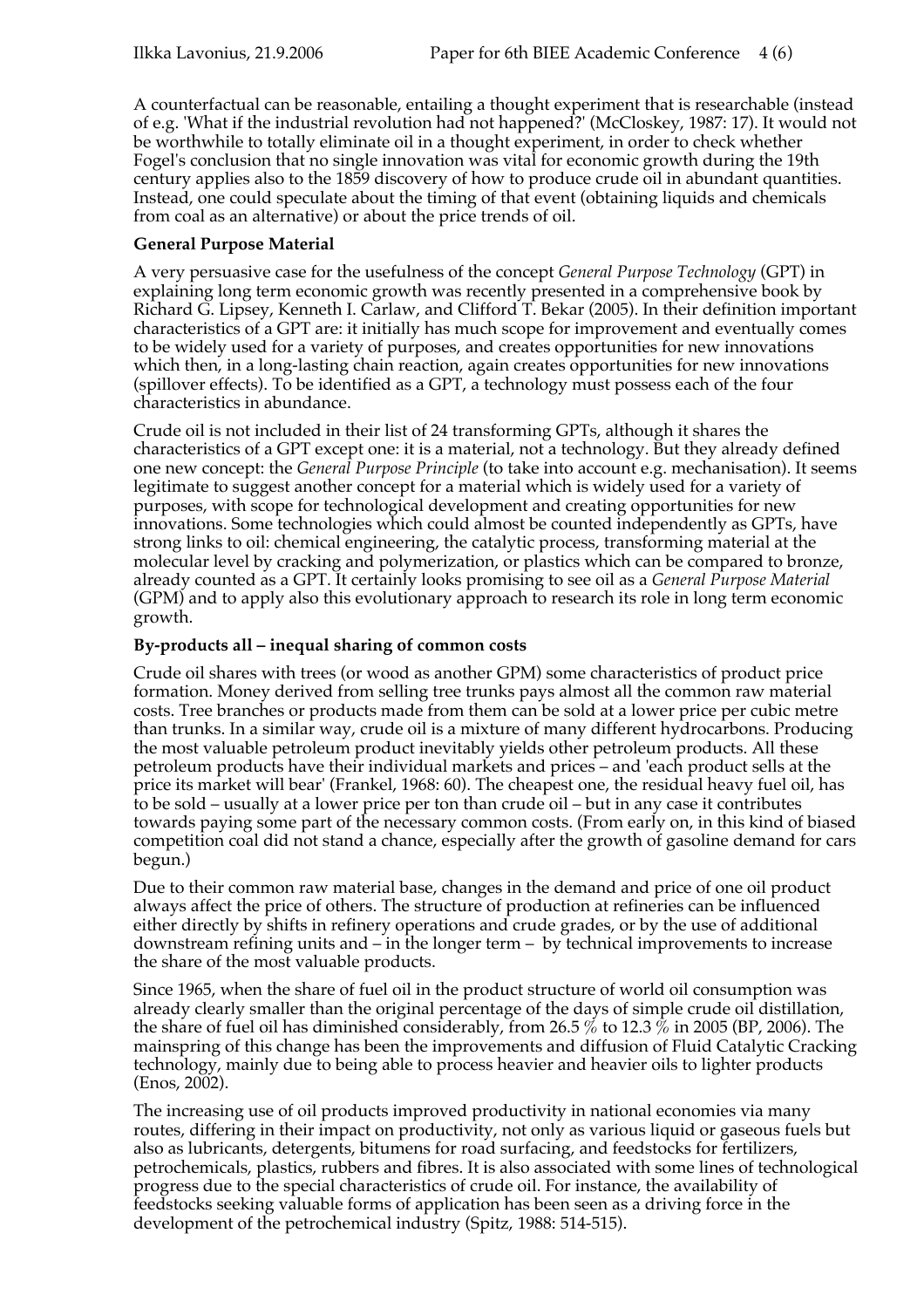**References** (other than for the sample of quotes about the importance of oil and coal**)**

- BP. *Statistical Review of World Energy 2006* (statistical\_review\_full\_report\_workbook\_2006) from http://www.bp.com/productlanding.do?categoryId=91&contentId=7017990
- Crafts, Nicholas (2003) 'Steam as a General Purpose Technology: A Growth Accounting Perspective'. Department of Economic History, London School of Economics: Working Paper No. 75/03. May.
- Engerman, Stanley L. (1994) 'The Industrial Revolution Revisited' in Snooks, Graeme Donald (ed) *Was the Industrial Revolution Necessary?* London and New York: Routledge: 112- 123.
- Enos, John (2002) *Technical Progress and Profits: Process Improvements in Petroleum Refining*. Oxford: Oxford University Press for the Oxford Institute for Energy Studies.
- Fogel, Robert William (1964) *Railroads and American Economic Growth: Essays in Econometric History*. Baltimore: Johns Hopkins Press.
- Fouquet, Roger and Peter J.G. Pearson (2003) 'Long Run Trends in Energy Services. The Price and Use of Road and Rail Transport in the UK (1250-2000).' Proceedings of the BIEE Conference, St John's College Oxford, September (CD-ROM): http://www.biee.org/downloads/conferences/HISLIG20.PDF.
- Fouquet, Roger and Peter J.G. Pearson (2006) 'Seven Centuries of Energy Services: The Price and Use of Light in the United Kingdom (1300-2000).' *The Energy Journal*, Vol. 27, No. 1: 139-177.
- Frankel, P. H. [1946] (1969) *Essentials of Petroleum: A Key to Oil Economics*. Second edition. London: Frank Cass.
- Gregory, D. (1990) ' "A New and Differing Face in Many Places": Three Geographies of Industrialization' in Dogshon, R. A. and R. A. Butlin (eds). *An Historical Geography of England and Wales*. Second edition. London: Academic Press: 351-399.
- IEA ( 2004) *Oil Crises and Climate Challenges: 30 Years of Energy Use in IEA Countries*. Paris: International Energy Agency.
- IEA ( 2006) Energy Indicators Workshops 26-28 April, Paris. http://www.iea.org/textbase/work/workshopdetail.asp?WS\_ID=245; =246; =248.
- Lavonius, Ilkka (1992) 'Energy Policy Objectives in Relation to the Method of Calculating Energy Equivalents' in International Association for Energy Economics, *Coping with the Energy Future: Markets and Regulations*, Proceedings of 15th Annual International Conference. Tours, France, 18 - 20 May. Vol. 1: B-23 - B-27.
- Lavonius, Ilkka (2005) 'Identifying "macroeconomic indicator of progress in energy efficiency" Letter to the Editor' in *Oxford Energy Forum*, Issue 22, August: 17-18.
- Lipsey, Richard G., Kenneth I. Carlaw, and Clifford T. Bekar (2005) *Economic Transformations: General Purpose Technologies and Long-term Economic Growth*. Oxford: Oxford University Press.
- McCloskey, Donald N. (1987) *Econometric History*. Basingstoke and London: Macmillan Education.
- Mokyr, Joel (1999) 'Editor's Introduction: The New Economic History and the Industrial Revolution' in Mokyr, Joel (ed) *The British Industrial Revolution. An Economic Perspective*. Second edition. Boulder and Oxford: Westview Press: 1-127.
- Mokyr, Joel (2003) 'Industrial Revolution' in Mokyr, Joel (ed) *The Oxford Encyclopedia of Economic History*. Oxford: Oxford University Press, Vol. 3: 49-56.
- Mokyr, Joel (2005) 'The Intellectual Origins of Modern Economic Growth' in *The Journal of Economic History*, Vol. 65, No. 2 (June): 285-351.
- Pomeranz, Kenneth (2000) *The Great Divergence: China, Europe and the Making of the Modern World Economy*. Princeton: Princeton University Press.
- Schipper, Lee and Stephen Meyer (1992) *Energy Efficiency and Human Activity: Past Trends, Future Prospects*. Cambridge: Cambridge University Press.
- Spitz, Peter H. (1988) *Petrochemicals: The Rise of an Industry*. New York: John Wiley & Sons.
- Stobart, Jon (2004) *The First Industrial Region: North-west England, c. 1700-60*. Manchester and New York: Manchester University Press.
- Wrigley, E. A. (1988) *Continuity, Chance and Change: The Character of the Industrial Revolution.* Cambridge: Cambridge University Press.
- Wrigley, E. A. (1994) 'The Classical Economists, the Stationary State, and the Industrial Revolution' in Snooks, Graeme Donald (ed) *Was the Industrial Revolution Necessary?* London and New York: Routledge: 27-42.